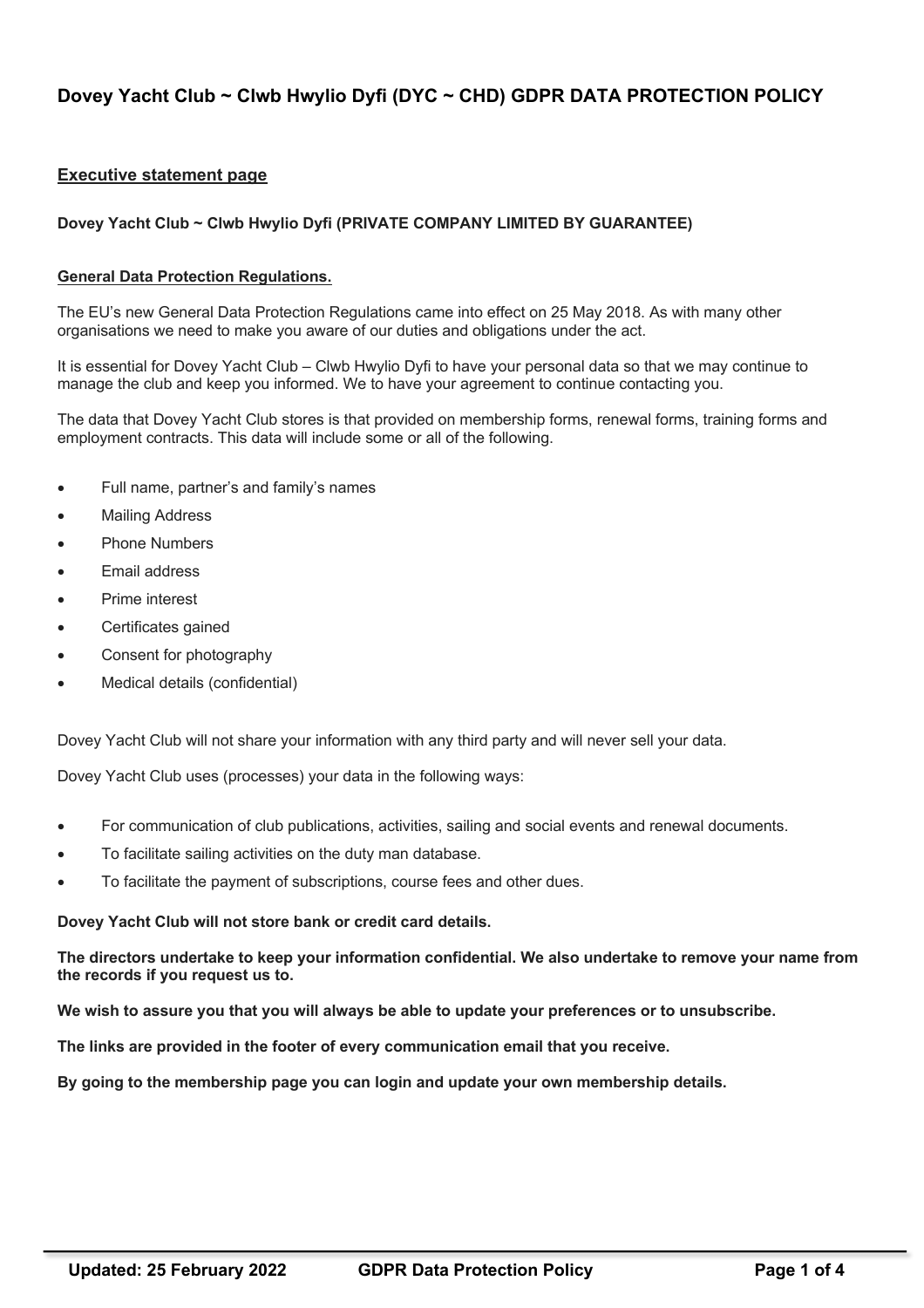# **PRIVACY POLICY**

## **1. About this Policy**

- (1) This policy explains when and why we collect personal information about our members and instructors and employees, how we use it and how we keep it secure and your rights in relation to it.
- (2) We may collect, use and store your personal data, as described in this Data Privacy Policy and as described when we collect data from you.
- (3) We reserve the right to amend this Data Privacy Policy from time to time without prior notice.
- (4) You are advised to check our Dovey Yacht Club ~ Clwb Hwylio Dyfi website www.doveyyachtclub.org.uk or our Club noticeboard regularly for any amendments (but amendments will not be made retrospectively).
- (5) We will always comply with the General Data Protection Regulation (GDPR) when dealing with your personal data. Further details on the GDPR can be found at the website for the Information Commissioner (www.ico.gov.uk). For the purposes of the GDPR, we will be the "controller" of all personal data we hold about you.
- (6) We will seek members' consent to process data.
- (7) Members may withdraw their consent at any time by contacting us by e-mail or letter

### **2. Who are we?**

- We are Dovey Yacht Club ~ Clwb Hwylio Dyfi
- We can be contacted The Wharf, Aberdyfi, Gwynedd, LL35 0ED; Tel: 01654 767607 - 07977943249 news@doveyyachtclub.org.uk

### **3. What information we collect and why**?

|   | Type of information                                                      | <b>Purposes</b>                                                                                                                                | Legal basis of processing                                                                                                                                                                                                                                                                                    |
|---|--------------------------------------------------------------------------|------------------------------------------------------------------------------------------------------------------------------------------------|--------------------------------------------------------------------------------------------------------------------------------------------------------------------------------------------------------------------------------------------------------------------------------------------------------------|
| 1 | Member's name,<br>address, telephone<br>numbers, e- mail<br>address(es). | Managing the Member's<br>membership of the Club. Keeping<br>in touch with the Member<br>(including by newsletter).<br>Managing the duty roster | Performing the Club's contract with the<br>Member. For the purposes of our legitimate<br>interests in operating the Club. For the<br>purposes of our legitimate interests in<br>operating the Club                                                                                                           |
| 2 | The names and<br>ages of the<br>Member's<br>dependants                   | Managing the Members and their<br>dependants' membership of the<br>Club                                                                        | Performing the Club's contract with the<br>Member.                                                                                                                                                                                                                                                           |
| 3 | Emergency contact<br>details                                             | Contacting next of kin in the event<br>of emergency                                                                                            | Protecting the Member's vital interests and<br>those of their dependants.                                                                                                                                                                                                                                    |
| 4 | Date of birth / age<br>related information                               | Managing membership categories<br>which are age related                                                                                        | Performing the Club's contract with the<br>Member.                                                                                                                                                                                                                                                           |
| 5 | Gender                                                                   | Provision of adequate facilities for<br>members. Reporting information to<br>the RYA.                                                          | For the purposes of our legitimate interests<br>in making sure that we can provide sufficient<br>and suitable facilities (including changing<br>rooms and toilets) for each gender.<br>For the purposes of the legitimate interests<br>of the RYA to maintain diversity data<br>required by Sports Councils. |
| 6 | Medical details<br>(confidential)                                        | Ensuring safe operations and the<br>club's duty of care is effectively<br>discharged.                                                          | Protecting the individual's safety and<br>wellbeing.                                                                                                                                                                                                                                                         |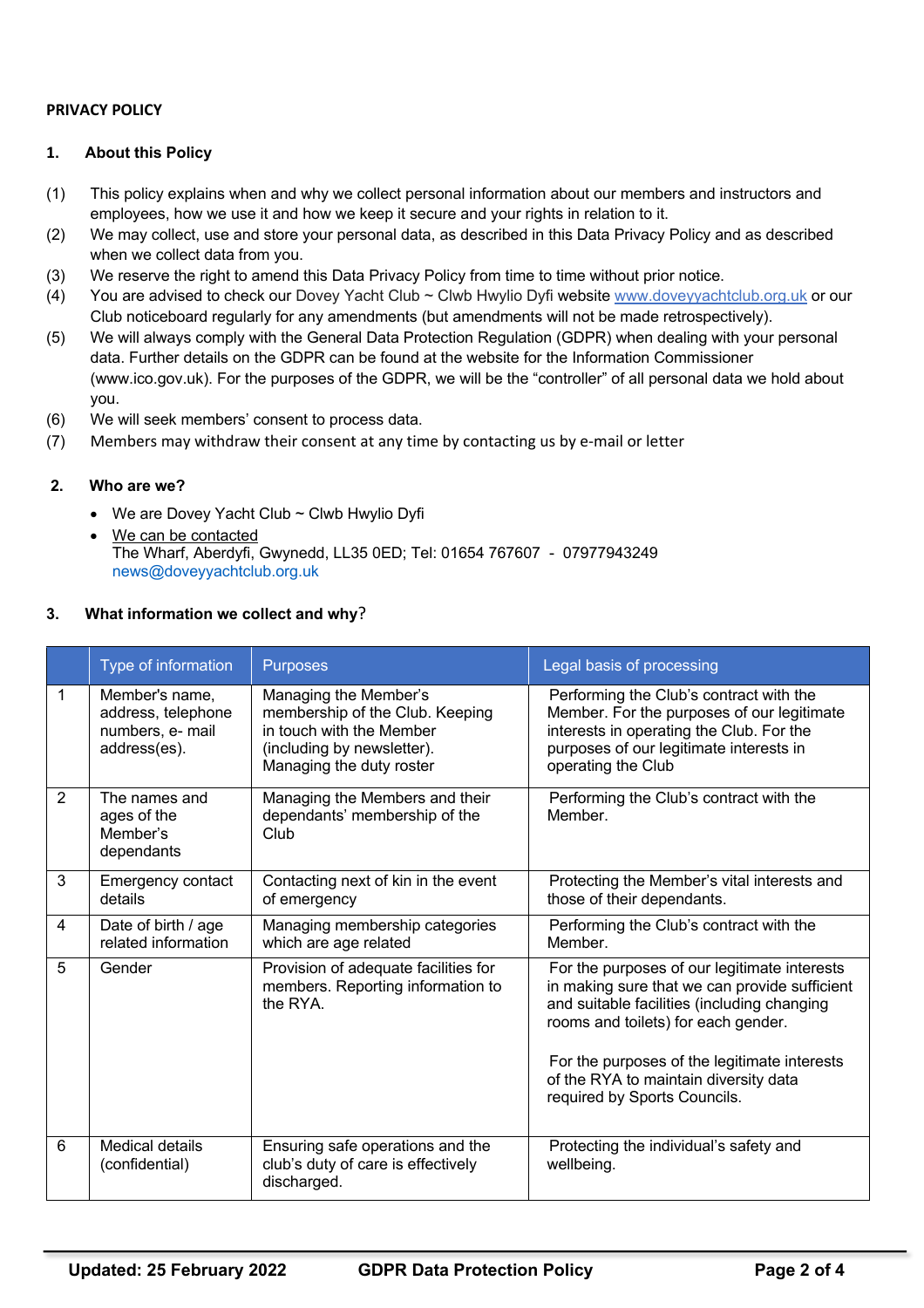|                | Type of information                                   | <b>Purposes</b>                                                                                                                                                                                                                                                                                                                                                   | Legal basis of processing                                                                                                                                                      |
|----------------|-------------------------------------------------------|-------------------------------------------------------------------------------------------------------------------------------------------------------------------------------------------------------------------------------------------------------------------------------------------------------------------------------------------------------------------|--------------------------------------------------------------------------------------------------------------------------------------------------------------------------------|
| $\overline{7}$ | Qualifications and<br>certificates already<br>gained. | Ensuring that the Club safeguards the<br>individual member and others in the<br>organisation and running of its activities<br>by validating and recording qualifications.                                                                                                                                                                                         | Protecting each individual's safety and<br>wellbeing.                                                                                                                          |
| 8              | Awarding<br>qualifications and<br>certificates.       | Ensuring that The Club as an RYA<br>Training Centre is able to award<br>qualifications and certificates accordingly                                                                                                                                                                                                                                               | For the purposes of our legitimate interests<br>in operating the Club and complying to RYA<br>Training Centre obligations.                                                     |
| 9              | The Member's<br>name, boat name<br>and sail number    | Managing race entries and race results.<br>Publishing race results at the club and<br>with other clubs, class associations,<br>and the RYA, and providing race results<br>to local and national media.<br>Allocating moorings and compound<br>spaces. For the purposes of our<br>legitimate interests in holding races for<br>the benefit of members of the Club. | For the purposes of our legitimate interests<br>in promoting the Club.<br>For the purposes of our legitimate interests<br>in operating the Club                                |
| 10             | Photos and videos<br>of members and<br>their boats    | Putting on the Club's website, social<br>media pages, newsletter and using in<br>press releases.                                                                                                                                                                                                                                                                  | We will seek the participant's consent on<br>their membership application form.<br>Participants may withdraw their consent at<br>any time by contacting us by email or letter. |
| 11             | Radio call signs.                                     | Collected for a rally and shared between<br>those participating in the rally.                                                                                                                                                                                                                                                                                     | For the purposes of our legitimate interests<br>in ensuring that boats on a rally can<br>maintain contact with each other.                                                     |

#### **4. How we protect your personal data**

- (1) We will not transfer your personal data outside the EU without your consent
- (2) We have implemented generally accepted standards of technology and operational security in order to protect personal data from loss, misuse, or unauthorised alteration or destruction.
- (3) Please note however that where you are transmitting information to us over the internet this can never be guaranteed to be 100% secure.
- (4) For any payments which we take from you online we will use a recognised online secure payment system.
- (5) We will notify you promptly in the event of any breach of your personal data which might expose you to serious risk.

#### **5. Who else has access to the information you provide us?**

- (1) We will never sell your personal data. We will not share your personal data with any third parties without your prior consent (which you are free to withhold) except where we are required to do so by law or as set out in the table above or in paragraphs 5.2 and 5.3 below.
- (2) We may pass your personal data to third parties who are service providers, agents and subcontractors to us for the purposes of completing tasks and providing services to you on our behalf (e.g. to print newsletters and send you mailings).
- (3) We do this for the purpose of our legitimate interests in operating the Club and for performing our contract with you. However, we disclose only the personal data that is necessary for the third party to deliver the service and we have a contract in place that requires them to keep your information secure and not to use it for their own purposes. It is possible that third parties may themselves engage others (sub-processors) to process your data. Where this is the case third parties will be required to have contractual arrangements with their sub-processor(s) that ensure your information is kept secure and not used for their own purposes.
- (4) We may also pass your personal data to the RYA for the purposes of carrying out surveys when it is in the legitimate interest of the club and the RYA to do so. The RYA may use third parties to carry out the surveys but disclose only the personal data that is necessary for the third party to do so and will have a contract in place that require the third party to keep your information secure and not to use it for their own purposes.